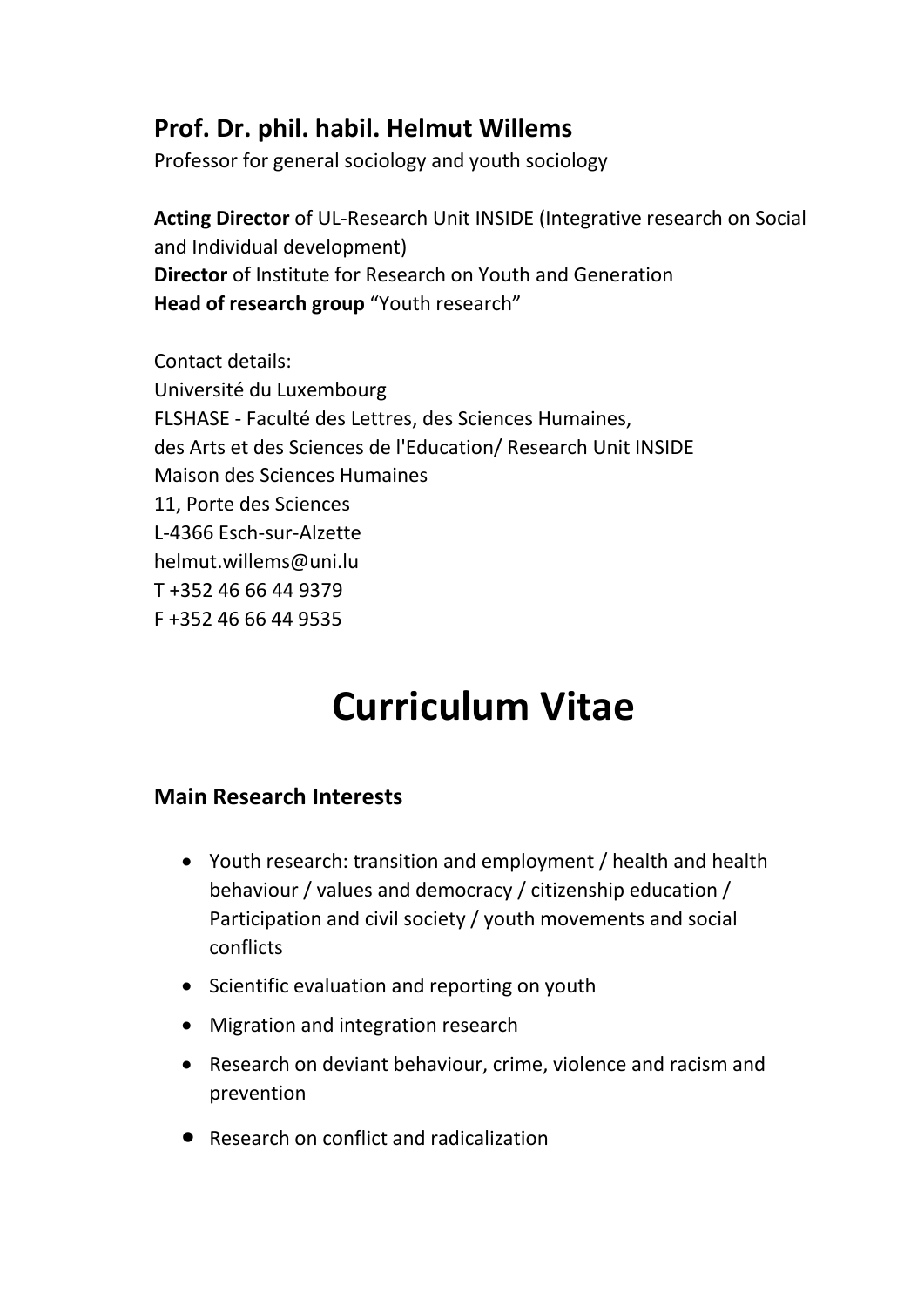## **Academic Appointments**

| $2006 -$         | Professor for Sociology and youth research at the<br>University of Luxembourg                                                |
|------------------|------------------------------------------------------------------------------------------------------------------------------|
| $2005 -$         | Vice director of Centre d'etudes sur la situation de                                                                         |
| 2009             | jeunes en Europe (Cesije), Luxembourg                                                                                        |
| $2000 -$         | Senior Researcher and Lecturer University of Trier,                                                                          |
| 2004             | Germany                                                                                                                      |
| $1995 -$<br>2000 | Scientific director and chair of department "Research on<br>youth and youth policy" at the German Youth Institute,<br>Munich |
| $1992 -$         | Senior Researcher and Lecturer at the University of                                                                          |
| 1994             | Trier, Germany                                                                                                               |
| 1990 -           | John F. Kennedy Memorial Fellow, Centre for European                                                                         |
| 1991             | Studies, Harvard University, Cambridge, USA                                                                                  |
| 1988 -           | Senior Researcher and Lecturer at the University of                                                                          |
| 1990             | Trier, Germany                                                                                                               |

#### **Education**

| 2002 | Habilitation in Sociology (University of Trier, Germany)                     |
|------|------------------------------------------------------------------------------|
| 1988 | Ph.D in Sociology (University of Trier, Germany)                             |
| 1981 | Diploma in Sociology/Economy (Universities of Frankfurt<br>& Trier, Germany) |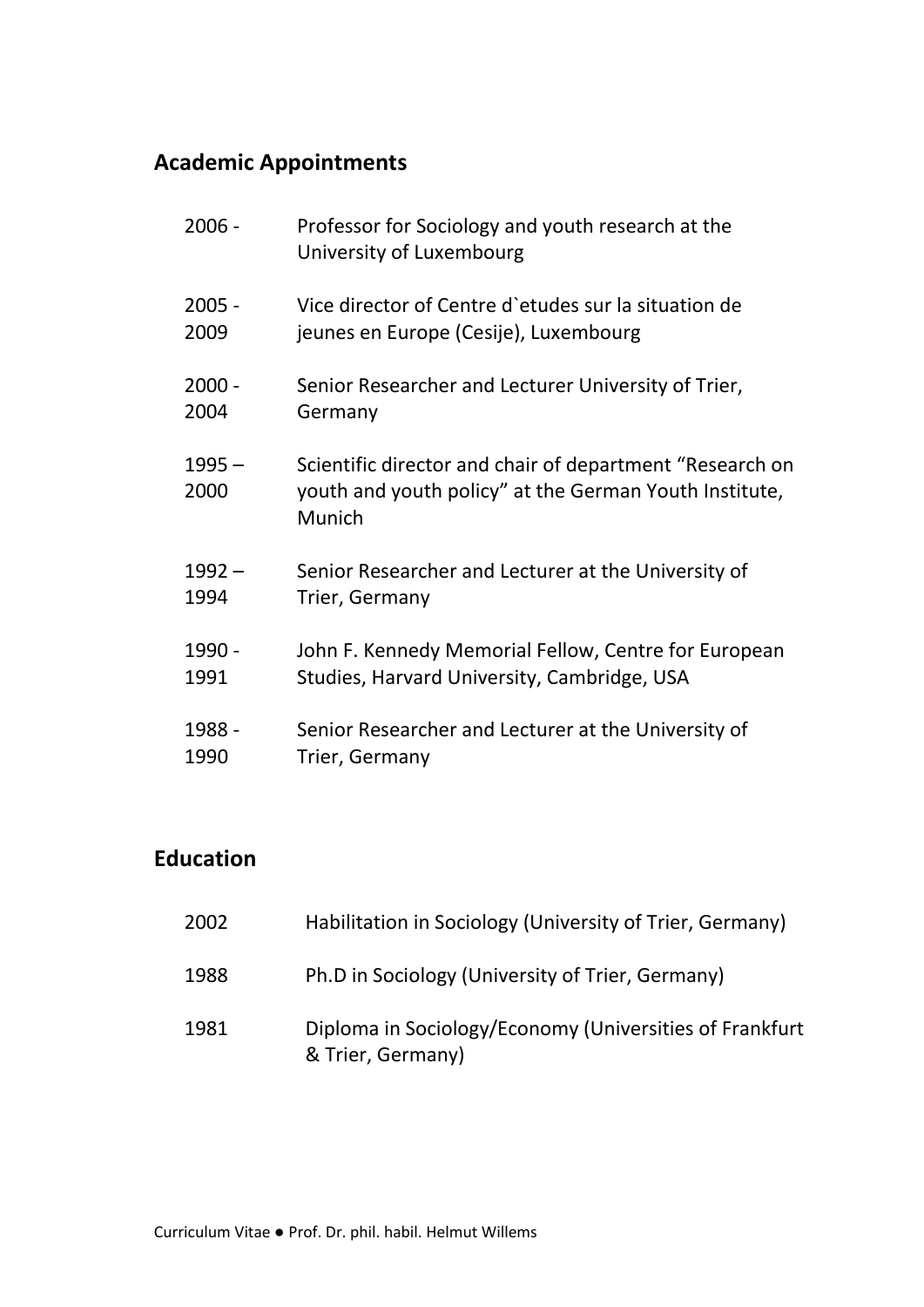### **Academic Functions (University of Luxembourg)**

- Acting Director of the Research Unit INSIDE (Integrative Research unit on social and individual development), since 2017
- Director of Institute research on Youth and Generation, since 2017
- Director of research group "youth", since 2007
- Vice director of the Research Unit INSIDE, 2006-2017
- Vice study director of Bachelor des Sciences de l`education, 2007- 2015
- Study director of Bachelor des Sciences sociale et educative, 2014- 2015

#### **Main Research Projects (University of Luxembourg)**

- National report on the situation of young people in Luxembourg, 2018-2021
- National report on the situation of young people in Luxembourg, 2013-2016
- National report on the situation of young people in Luxembourg, 2008-2011
- Scientific Reporting on youth at local level: Plan communal Jeunesse 2006 - ongoing
- Health Behaviour in School-aged Children (HBSC), international surveys, 2016-2021
- Development of the Digital Documentation and Research Centre Youth (DDRC) 2015-19
- Integration of young migrants in Luxembourg, 2014-2017
- Evaluation of "Outreach Youth Work Maison de Jeunes" 2016-18
- Evaluation of "Aid Social in Luxembourg" 2016-18
- Social Report Ville d'Esch, 2014-17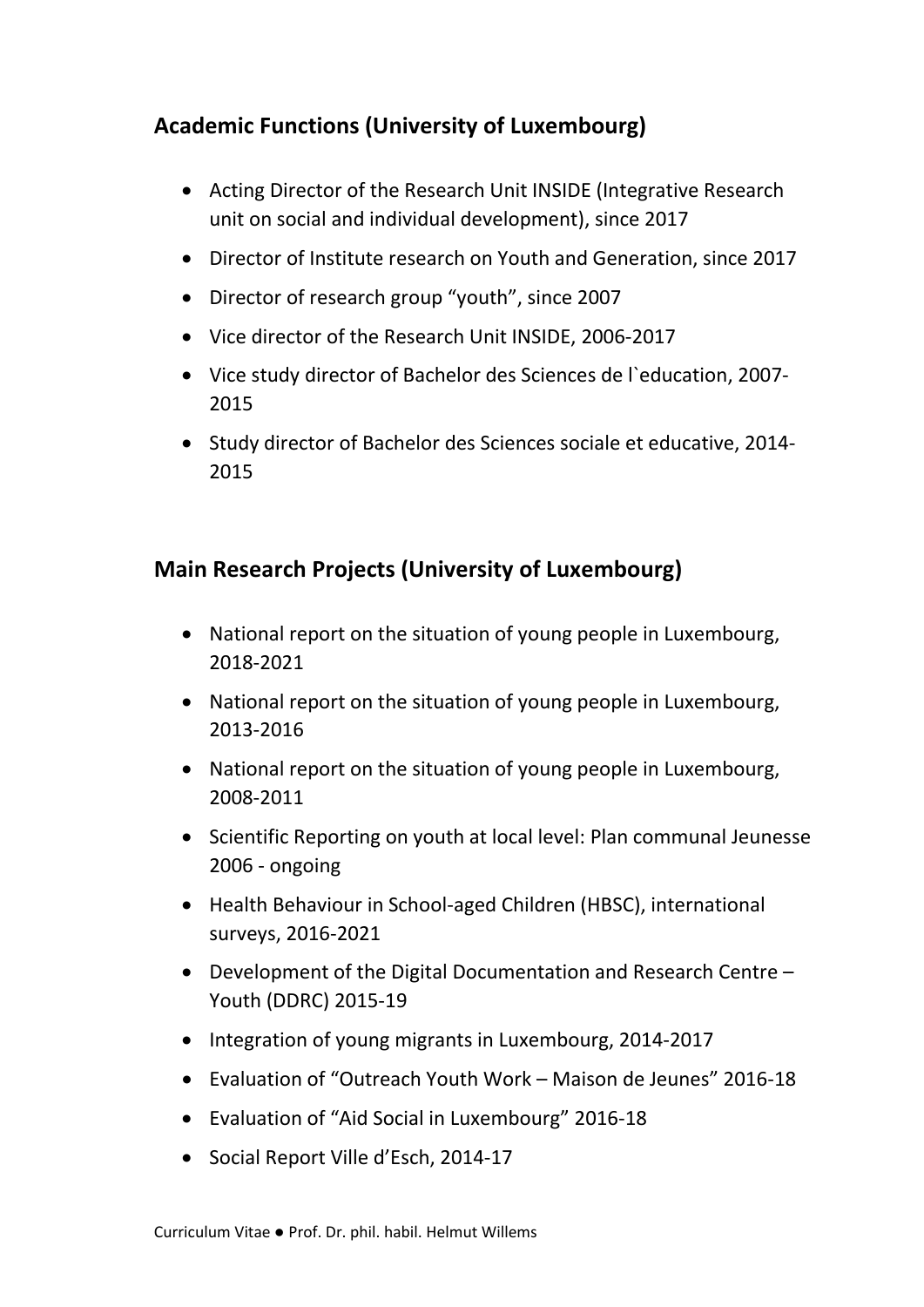#### **Main Book Publications (University of Luxemburg)**

- Steinmetz, S.; Weiss, P.; Willems, H. (2018): Integration nach eigenen Vorstellungen. Perspektiven, Erfahrungen und Bewältigungsmuster junger Migranten in Luxemburg. Springer Verlag. (in press).
- Entgrenzung der Jugend: Notwendigkeit einer Neuvermessung jugendtheoretischer Konzeptionen. Beltz Juventa Verlag., (2018, in press), Editor
- Politisches Engagement im Jugendalter: Zwischen Beteiligung, Protest und Gewalt. Weinheim, Germany: Beltz Juventa. (2017), Editor
- Heinen, A.; Willems, H. (2017): Youth Policies in Luxemburg: Legislations, Strategies and Agendas in an European Perspective. Inside Reports
- Hillebrand, K.; Zenner, K.; Schmidt, T.; Kühnel, W.; Willems, H. (2015): Politisches Engagement und Selbstverständnis linksaffiner Jugendlicher. Wiesbaden, Deutschland: Springer.
- Allegrezza, S. ; Ferring, D. ; Willems, H. ; Zahlen, P. (2014): La société luxembourgeoise dans le miroir du recensement de la population. Luxembourg, Luxembourg: Saint Paul.
- Macht und Missbrauch in Institutionen. Wiesbaden, Springer VS Verlag für Sozialwissenschaften. (2014), Editor
- Konzepte und Methoden der Jugendberichterstattung: Wissenschaftliche Herausforderungen und Perspektiven. Wiesbaden, Springer VS Verlag. (2014), Editor
- Lokale Netzwerkbildung als strategisches Konzept in der Prävention. Evaluation einer Sensibilisierungskampagne zum Alkoholkonsum im Jugendalter. VS Verlag für Sozialwissenschaften. (2013)
- Handbuch der sozialen und erzieherischen Arbeit in Luxemburg Manuel de l'intervention sociale et éducative au Grand-Duché de Luxembourg. Luxembourg, Luxembourg: éditions saint-paul. (2009) Editor